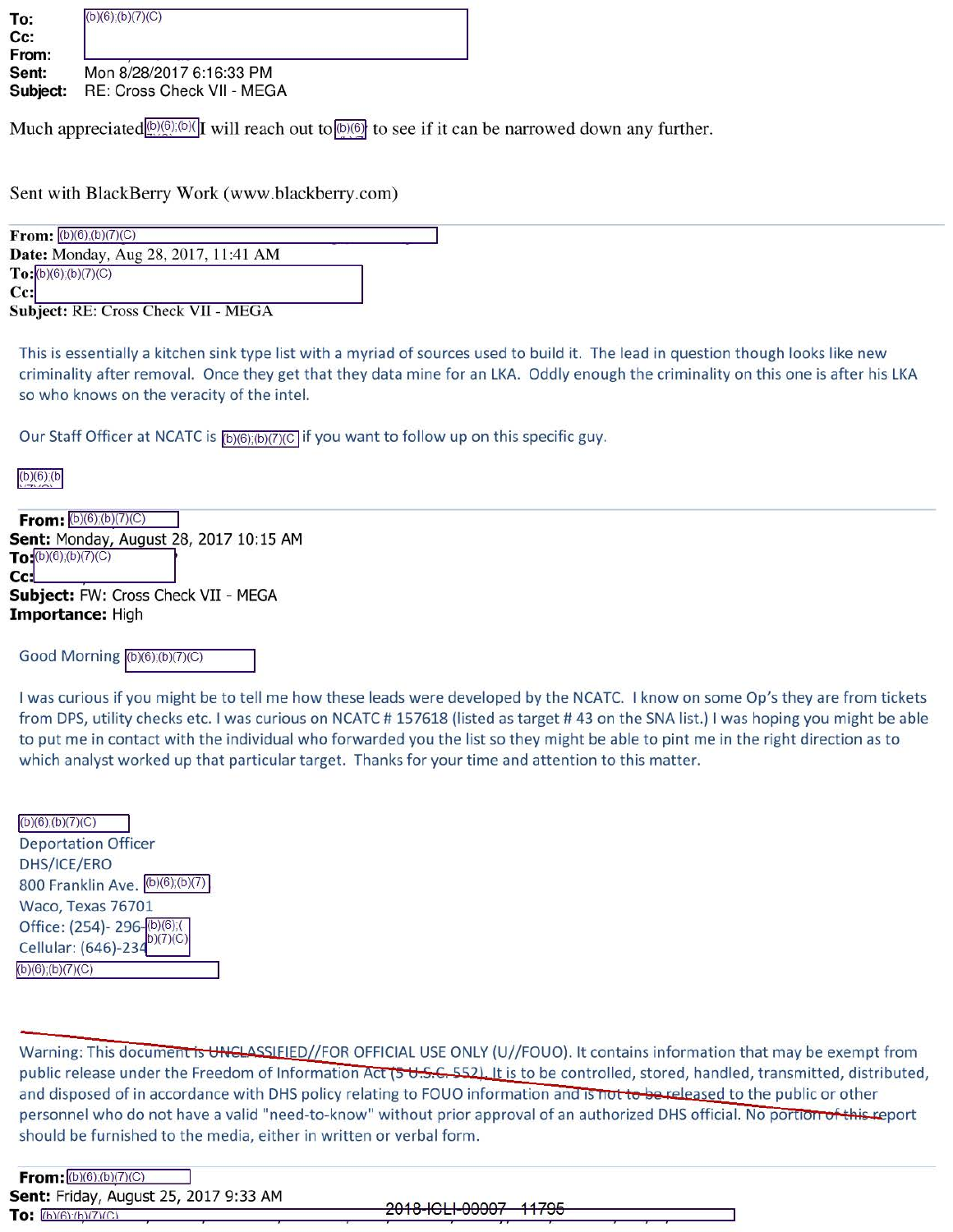## **Subject:** FW: Cross Check VII - MEGA **Importance:** High

Attached is a NCATC list with 7 targets in our AOR. Numbers 35, 43, 60, 62, 114, 122 and 171. Number 60 is one the <sup>(b)(6)</sup> is working on already. I am not sure about the other ones. If no one is working the rest divide them up with whoever needs targets to vet and put on the OP list. I will save the list on the share drive again titled SEPT2017.

 $(h)(6)(h)(7)(C)$ 

Supervisory Detention & Deportation Officer Immigration & Customs Enforcement Waco Sub-Office 800 Franklin  $Ave, (b)(6), (b)(7)$ Waco, Texas, 76701 (254) 296-(b)(6); Office  $(512)$  731- $\frac{(b)(7)}{c}$ Cell

**From:**  $\frac{(b)(6)(b)(7)(C)}{2}$ **Sent:** Friday, August 25, 2017 8:44 AM **To:**  $(b)(6)(b)(7)(C)$ **Subject:** FW: Cross Check VII - MEGA **Importance:** High

 $(b)(6)$ ; $(b)(7)(C)$ Supervisory Detention & Deportation Officer Austin Resident Office 300 East 8<sup>th</sup> St., Austin, Texas 78701  $(512)$  236- $\frac{16}{10}(6)$ ;(forfice)<br>(210) 889- $\frac{16}{10}(7)(C)$  (cell)

**From:**  $(b)(6)(b)(7)(C)$ **Sent:** Friday, August 25, 2017 8:11 AM **To:** (b)(6):(b)(7)(C) **Subject:** Cross Check VII - MEGA **Importance:** High

Working on the draft but here's where I'm at thus far. There's little obviously. on the leads list... I think we'll have to play with the numbers a

## Good afternoon!

(b)(7)(E);(b)(5)